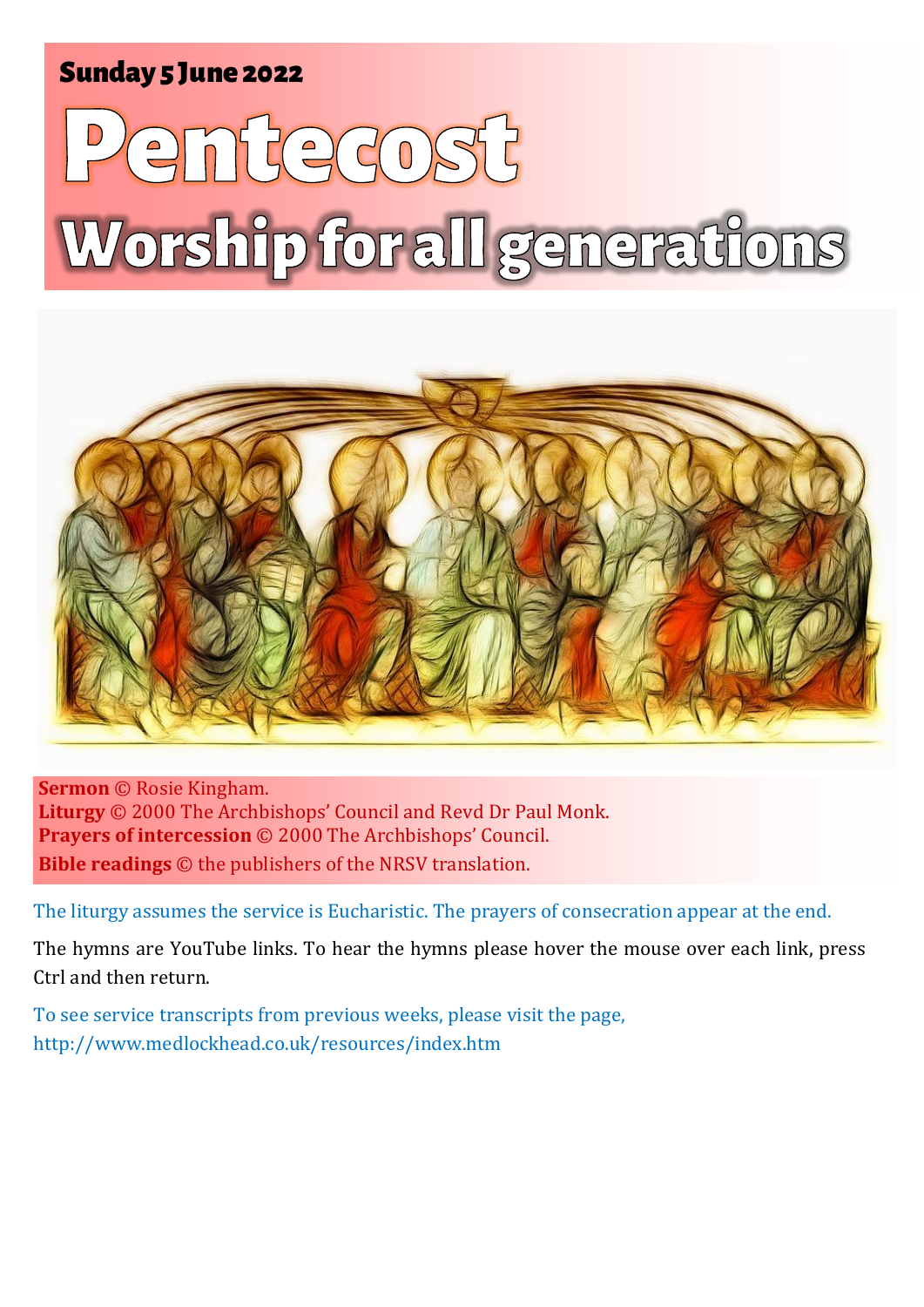# The Welcome

- HYMN 1 **Come down 0 Love divine** (traditional choral version) **[Come down O Love divine](https://youtu.be/FbPclyCaY0w)** (modern version) **[Come down O Love divine](https://youtu.be/aLjaslOT8TA)** (orchestral version)
- or **[Come Holy Ghost our souls inspire](https://www.youtube.com/watch?v=kmRbc9cf-dw)** (very traditional version) **[Come Holy Ghost our souls inspire](https://www.youtube.com/watch?v=R2Gog00cLdw)** (modern take on traditional tune) **[Come Holy Ghost our souls inspire](https://www.youtube.com/watch?v=vmJ24aB3XVA)** (modern with different tune)

In the name of the Father and of the Son and of the Holy Spirit

All **Amen**

Grace, mercy and peace from God our Father and the Lord Jesus Christ be with you all.

# All **And also with you.**

O Lord open our lips:

# All **and our mouth shall proclaim your praise:**

Let us worship the Lord:

# All **all praise to his name.**

All **Glory to the Father, and to the Son, and to the Holy Spirit: as it was in the beginning, is now, and shall be for ever. Amen.**

# Introduction

Jesus Christ, whom we worship, is our crucified, risen, and ascended Lord and we have been privileged to walk with him through his journey of love.

We have faced the agony of his suffering and death on a cross. We have rejoiced at his bursting free from the bonds of death. We have enjoyed his risen presence with us and his revelation of himself through the breaking of bread. We have seen his return to the throne before which every knee shall bow and every tongue confess that this Jesus is Lord.

And now, with the followers of his own time, we wait the coming of the promised Holy Spirit, his gift to his people, through whom we make Christ known to the world.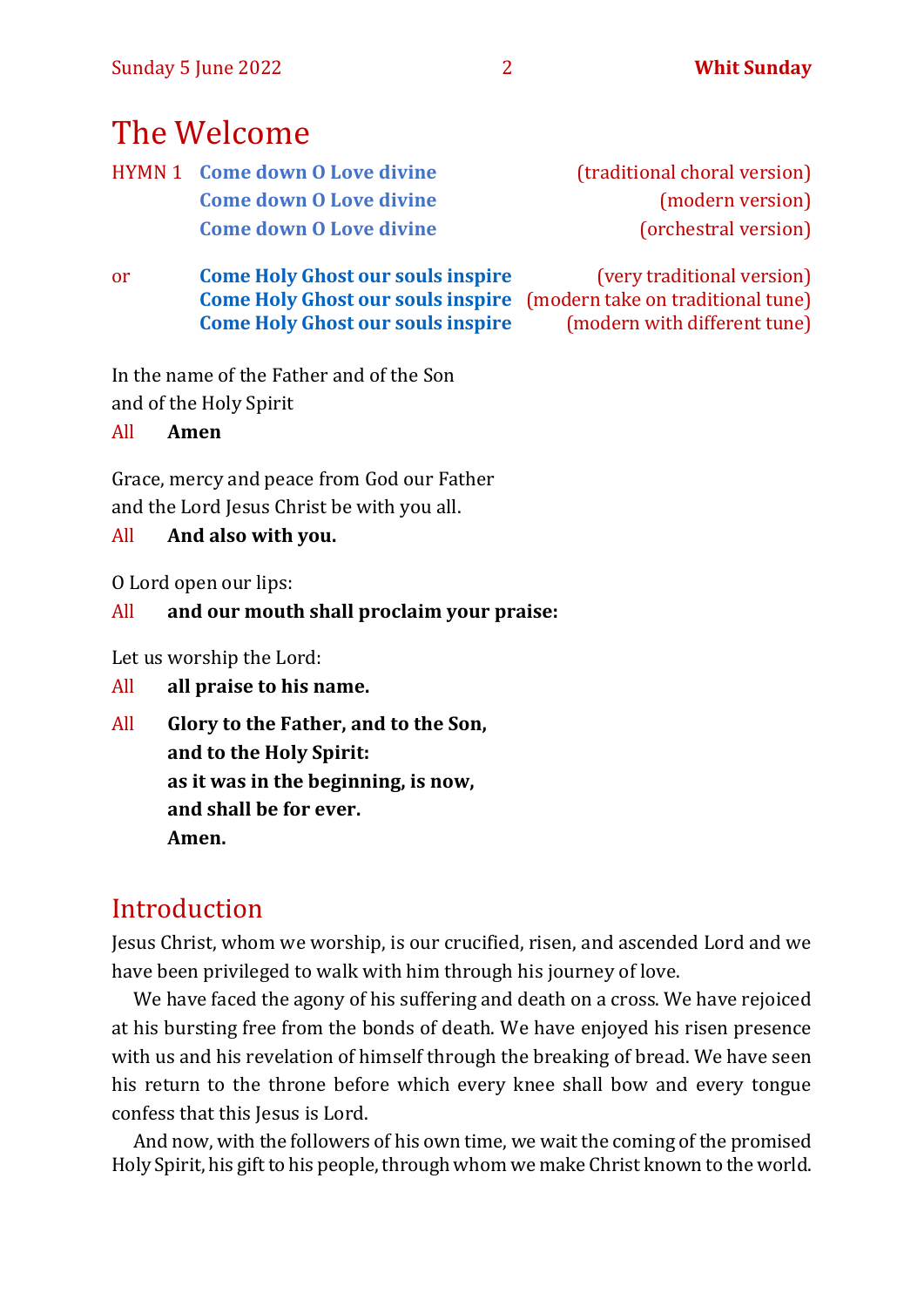# Prayers of preparation and penitence

God our Father, we come to you in sorrow for our sins:

A fruit of the Spirit is love. For those times when we ignored the promptings of your Spirit to bring God into your world as love:

Father, forgive us:

# All **Save us and help us**

A fruit of the Spirit is joy. For those times when we ignored the promptings of your Spirit to lift despair with that joy:

Father, forgive us:

# All **Save us and help us**

A fruit of the Spirit is peace. For those times when we ignored the promptings of your Spirit to counteract anxiety and violence with that peace:

Father, forgive us:

# All **Save us and help us**

A fruit of the Spirit is patience. For those times when we ignored the promptings of your Spirit to quell exasperation with that patience:

Father, forgive us:

# All **Save us and help us**

A fruit of the Spirit is kindness. For those times when we ignored the promptings of your Spirit to oppose cruelty with that kindness:

Father, forgive us:

# All **Save us and help us**

A fruit of the Spirit is goodness. For those times when we ignored the promptings of your Spirit to counter evil with that goodness:

Father, forgive us:

# All **Save us and help us**

May God who loved the world so much

that he sent his Son to be our Saviour

forgive us our sins

and make us holy to serve him in the world,

through Jesus Christ our Lord.

# All **Amen**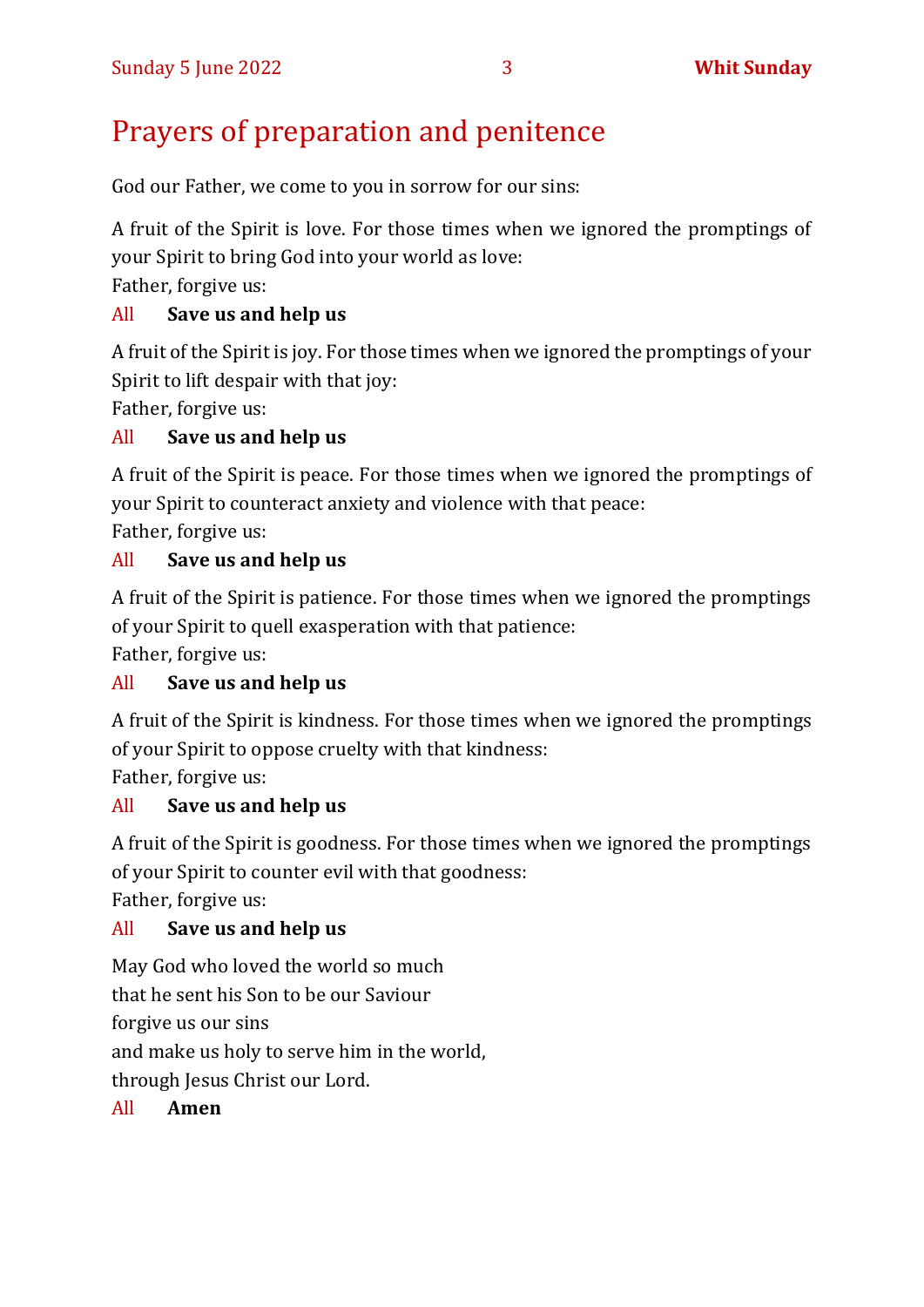# Praise and thanksgiving

We give thanks to God for all the wonderful gifts He pours down upon us and which we so often take for granted

All **Loving Lord, fill us with your life-giving, joy-giving, peace-giving presence, that we may praise you now with our lips and all the day long with our lives, through Jesus Christ our Lord. Amen**

We thank God for the fruits of the Spirit—for love, joy, peace; patience, kindness, goodness; thankfulness, gentleness, and self-control—and all that transforms our lives into Christlikeness:

God in heaven:

#### All **we give you thanks and praise.**

We thank God for the guidance of the Holy Spirit as we read His gift of the Holy Scriptures:

God in heaven:

# All **we give you thanks and praise.**

We thank God that through His Spirit we are enabled to pray and recognise God as our heavenly parent:

God in heaven:

# All **we give you thanks and praise.**

We thank God for the encouragement of His Holy Spirit as she directs our lives of holiness and gives us a foretaste of Heaven:

# All **we give you thanks and praise.**

We thank God for leading of the Holy Spirit, showing us how to change the world: God in heaven:

# All **we give you thanks and praise.**

We thank God for those who, through lives were embedded in the Spirit, have helped us and inspired us:

God in heaven:

# All **we give you thanks and praise.**

HYMN 2 **[Breathe on me, breath of God](https://youtu.be/M5keJHZdWYM)** (click on this link to hear the hymn)

**[Breathe on me, breath of God](https://www.youtube.com/watch?v=r8mCs-QHELw)** (traditional version, different tune) **[Breathe on me, breath of God](https://www.youtube.com/watch?v=6ph-t8P2r_I)** (modern version)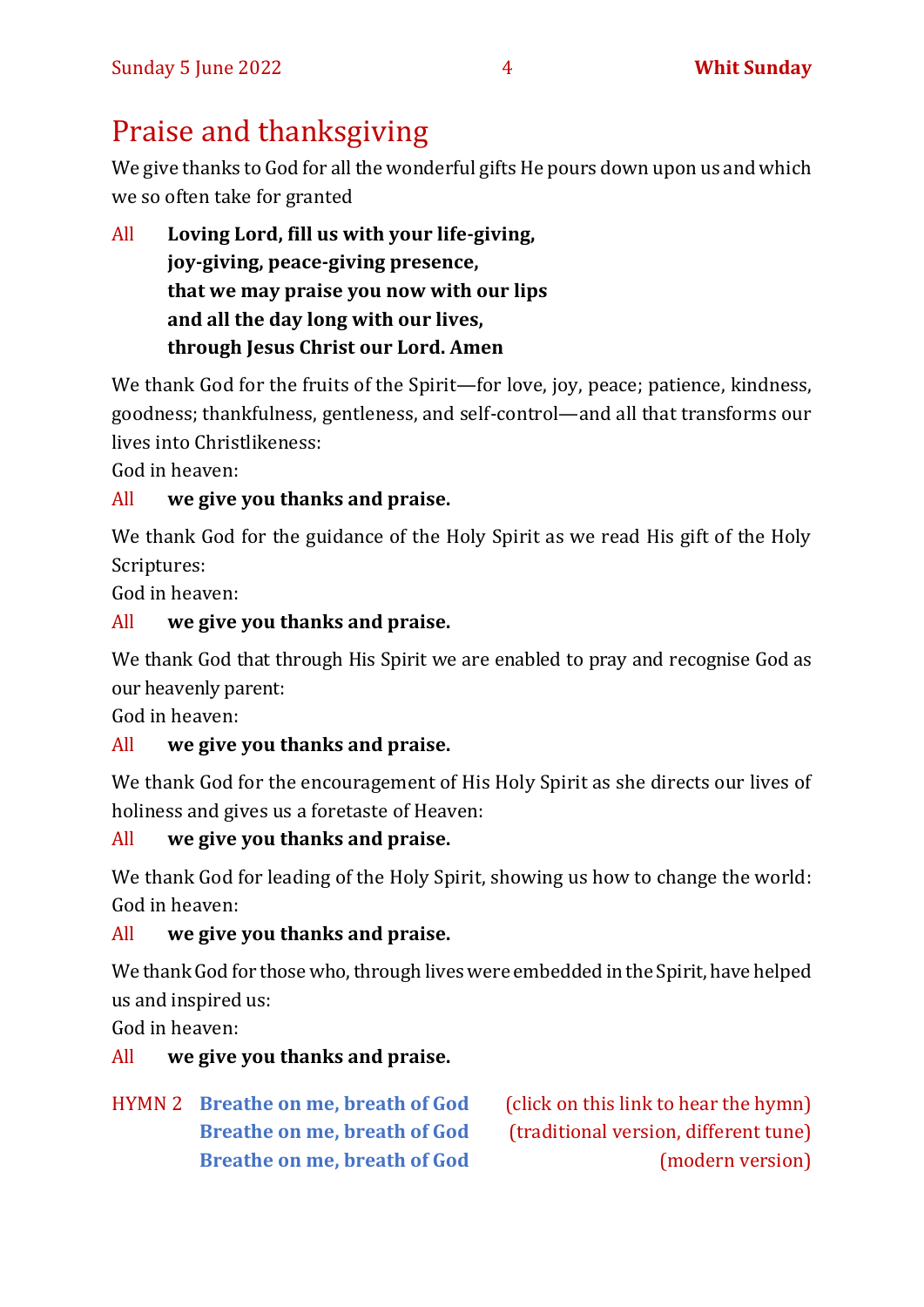# Ministry of the Word

# **The Collect for Pentecost**

God, who as at this time taught the hearts of your faithful people by sending to them the light of your Holy Spirit: grant us by the same Spirit to have a right judgement in all things and evermore to rejoice in his holy comfort; through the merits of Christ Jesus our Saviour, who is alive and reigns with you, in the unity of the Holy Spirit, one God, now and for ever. All **Amen.**

# **First reading**

A reading from the Acts of the Apostles

When the day of Pentecost had come, the disciples were all together in one place.

Suddenly from heaven there came a sound like the rush of a violent wind, and it filled the entire house where they were sitting. Divided tongues, as of fire, appeared among them, and a tongue rested on each of them. All of them were filled with the Holy Spirit and began to speak in other languages, as the Spirit gave them ability.

Now there were devout Jews from every nation under heaven living in Jerusalem. And at this sound the crowd gathered and was bewildered, because each one heard them speaking in the native language of each. Amazed and astonished, they asked, 'Are not all these who are speaking Galileans? And how is it that we hear, each of us, in our own native language? Parthians, Medes, Elamites, and residents of Mesopotamia, Judea and Cappadocia, Pontus and Asia, Phrygia and Pamphylia, Egypt and the parts of Libya belonging to Cyrene, and visitors from Rome, both Jews and proselytes, Cretans and Arabs—in our own languages we hear them speaking about God's deeds of power.'

All were amazed and perplexed, saying to one another, 'What does this mean?' But others sneered and said, 'They are filled with new wine.' But Peter, standing with the eleven, raised his voice and addressed them, 'Men of Judea and all who live in Jerusalem, let this be known to you, and listen to what I say. Indeed, these are not drunk, as you suppose, for it is only nine o'clock in the morning. No, this is what was spoken through the prophet Joel: "In the last days it will be, God declares, that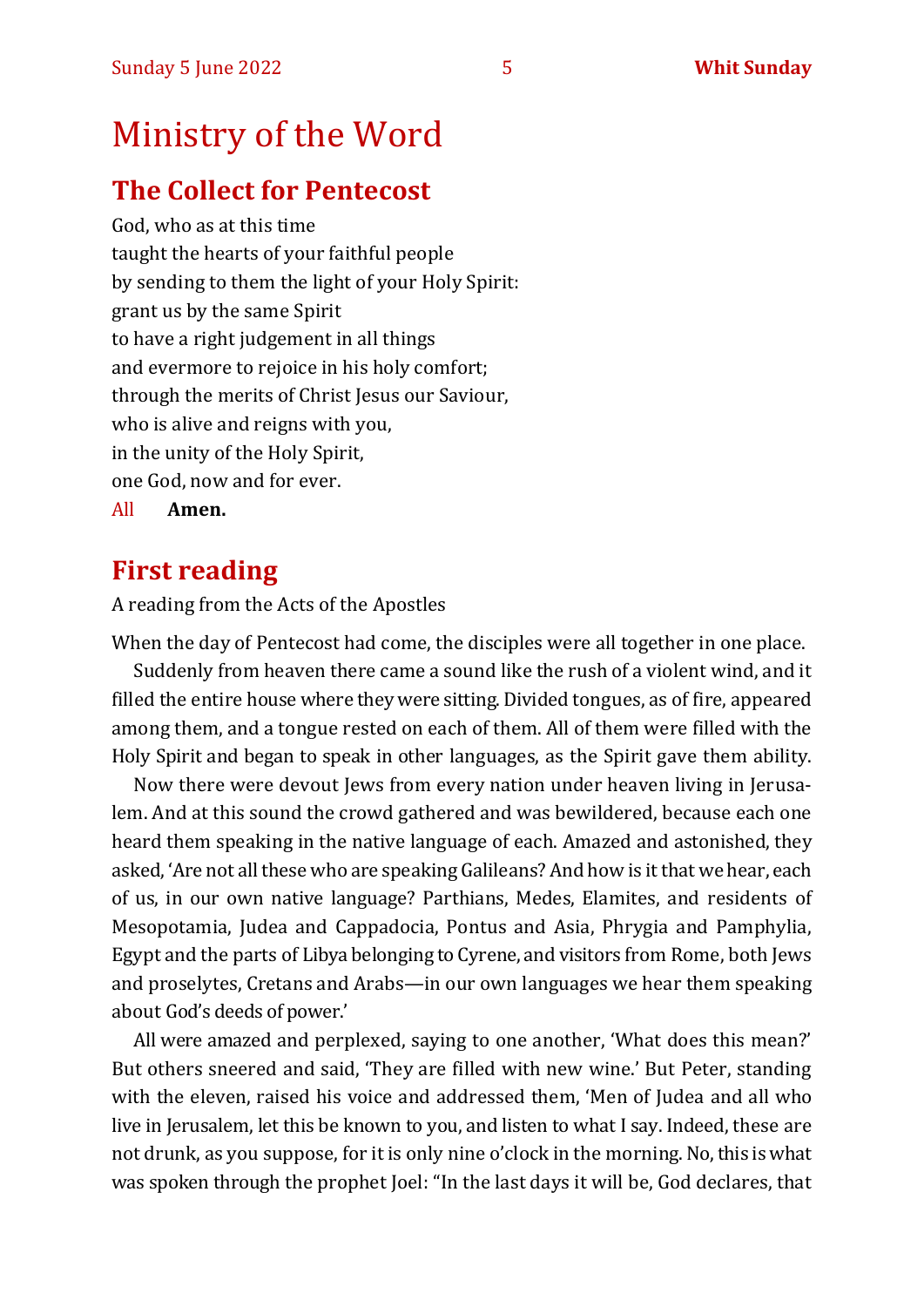I will pour out my Spirit upon all flesh, and your sons and your daughters shall prophesy, and your young men shall see visions, and your old men shall dream dreams. Even upon my slaves, both men and women, in those days I will pour out my Spirit; and they shall prophesy. And I will show portents in the heaven above and signs on the earth below, blood, and fire, and smoky mist. The sun shall be turned to darkness and the moon to blood, before the coming of the Lord's great and glorious day. Then everyone who calls on the name of the Lord shall be saved".' *Acts 2:1–21*

This is the Word of the Lord

All **Thanks be to God.**

# **Second reading**

A reading from St Paul's Letter to the Romans

All who are led by the Spirit of God are children of God. For you did not receive a spirit of slavery to fall back into fear, but you have received a spirit of adoption. When we cry, 'Abba! Father!' it is that very Spirit bearing witness with our spirit that we are children of God, and if children, then heirs, heirs of God and joint heirs with Christ—if, in fact, we suffer with him so that we may also be glorified with him. *Romans 8:14–17*

This is the Word of the Lord

All **Thanks be to God.**

Hymn 3 **[Come Holy Ghost our souls inspire](https://www.youtube.com/watch?v=kmRbc9cf-dw)** (please click on the link) **[Come Holy Ghost our souls inspire](https://www.youtube.com/watch?v=LRzJ8yF2Lhk&t=22s)** (solo, more modern version)

# **Gospel reading**

Hear the Gospel of our Lord Jesus Christ according to John

# All **Glory to you O Lord.**

Jesus said to his disciples, 'If you love me, you will keep my commandments. And I will ask the Father, and he will give you another Advocate, to be with you forever. This is the Spirit of truth, whom the world cannot receive, because it neither sees him nor knows him. You know him, because he abides with you, and he will be in you.

I will not leave you orphaned; I am coming to you. In a little while the world will no longer see me, but you will see me; because I live, you also will live. On that day you will know that I am in my Father, and you in me, and I in you.

They who have my commandments and keep them are those who love me; and those who love me will be loved by my Father, and I will love them and reveal myself to them.' *John 14:15–21*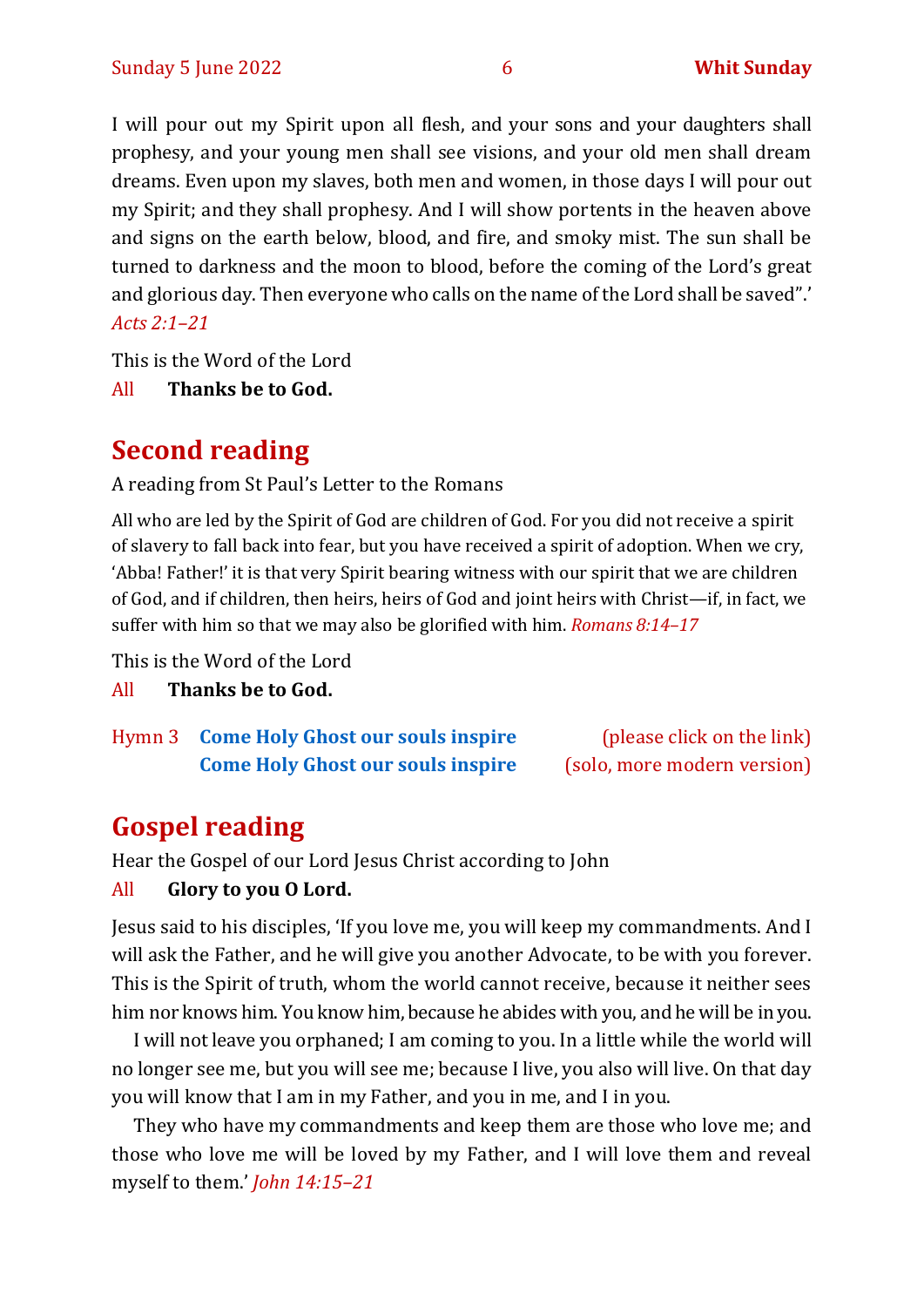This is the Gospel of the Lord

All **Praise to you O Christ.** 

# The sermon

One thing about the Acts reading that has never occurred to me to ask until now, is until now, is "Why were there so many people from different places in Jerusalem at the time, and why would anyone think someone might be drunk early in the morning?" But of course, Pentecost was a Jewish feast long before this, and indeed still is. It celebrates the wheat harvest and the offering to God of the fruits of that harvest. People would have come from far and wide to Jerusalem to celebrate, maybe camping outside the city overnight and there would have been a festive atmosphere with plenty of new wine flowing. Which explains why there were so many people speaking so many different languages in Jerusalem and why early morning drunkenness was a possibility.

And into this excited and joyful gathering of people the Holy Spirit descends with tongues of flame and roaring wind. People speak in many different languages as they have done since the ill-fated building of the tower of Babel but now this is not the pride of humankind that divides, but the power of the Holy Spirit that unites, enfolding everyone in an overwhelming experience and showing them the power of God.

Pentecost is first of all a great breaking in. The Holy Spirit breaks into the room where the disciples were holed up—a mass of irresistible wind, and fire, and flame. Having broken in, it somehow inspires the disciples. And through the disciples, the Spirit breaks out into the open, spilling into the streets, through hearts now aflame with a fervent desire to talk of God. Suddenly, they were out in the streets talking of God's deeds of power. Suddenly, they were talking to people in many different languages. Suddenly, they were bold, assertive, confident in what they were doing.

They are eager to tell their wonderful story of the man Jesus, the one who was crucified, but who was raised from his death. This is the astounding power of God to change the reticent, confused group we find at the beginning of Acts to the inspired and inspiring group we find here. As the babbling, energised disciples take to the streets, so the story of our faith, the story of the church begins. The story breaks out from the private inner circle and erupts in the public square, ready to fly all over the world and down through the ages - to infinity and beyond, carried on the mighty rushing wind.

And this mighty rushing wind, that gives life to the church, is the breath of God. The church is the body of Christ, but without breath, a body is just a pile of bones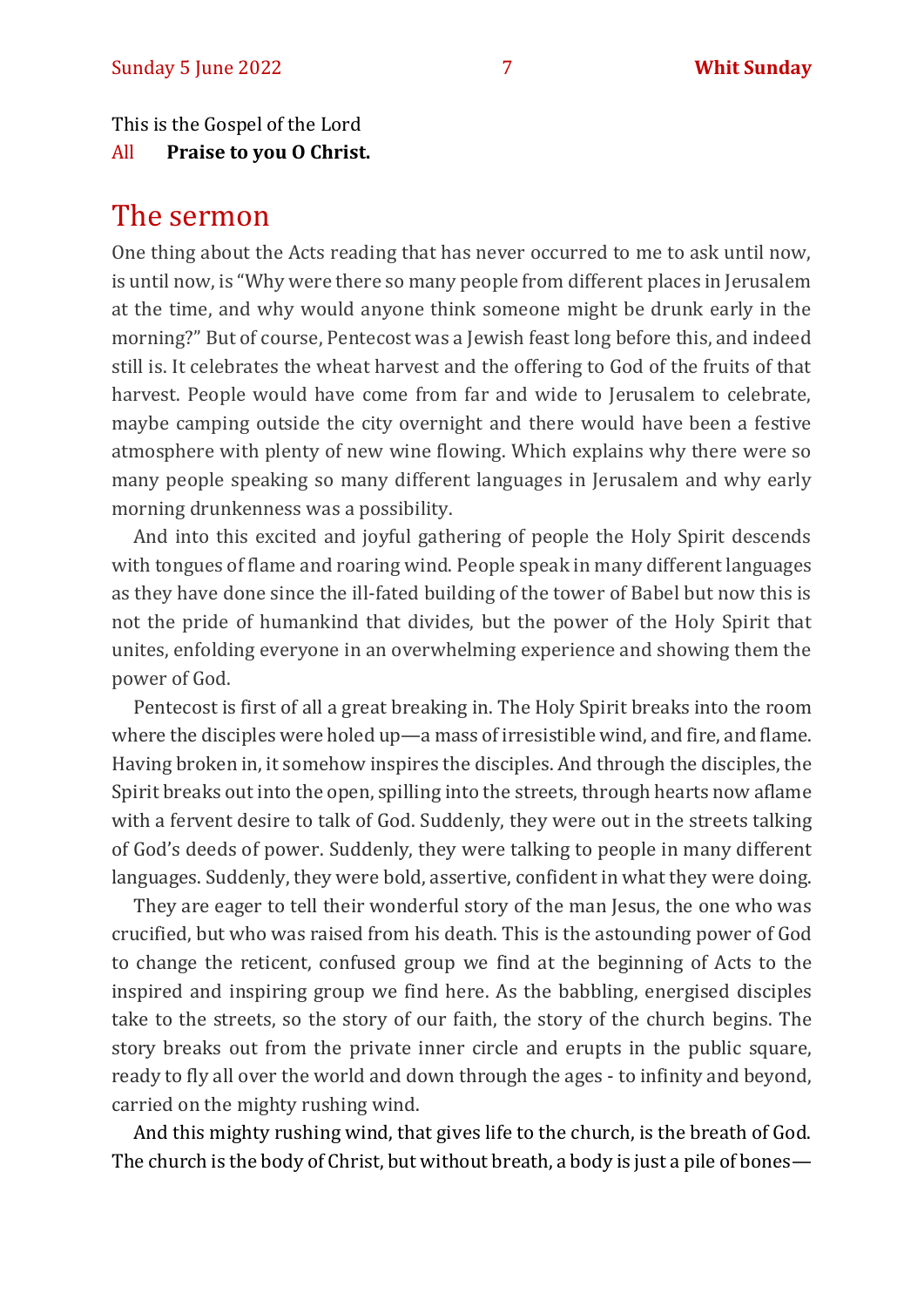think of that vivid Old Testament story in the book of Ezekiel about the valley of dry bones, which as they are breathed upon become bodies, then stand up to become a mighty army, a powerful, united force for change. Without the Holy Spirit, the breath of God, the disciples, however much they believed in the saving power of God, were just a scared bunch of friends holed up in a small room.

The sad truth is, without the Holy Spirit, that's just what we are. We can be a body, with all the right bits, but without the breath of life in us which comes from the Spirit, we are as good as dead, ineffective, incapable. Just as we need to breathe physically to live physically, we need to breathe spiritually to live spiritually. So as a church, we, here, now, can choose: are we a valley of dry bones or a mighty force for change?

Do we let the Holy Spirit work in us so we can dream dreams of the impossible? And let it lead us to work towards a vision of how God would like our world to be? Do we rely on the Holy Spirit to inspire us to minister to those around us and bring them the dreams and visions of the better world that God shows us in Jesus? Is the Holy Spirit firing the flames within us to change the world around us? Or are we stuck in our room like the disciples before the moment of Pentecost, struggling to work out where to go and where to turn?

It is true that sometimes it is hard for us to identify with the experience of those early disciples on the feast of Pentecost, because of events in the world or in our own lives, or our own temperament. Sometimes it's hard to imagine the joyful crowds of people, celebrations, wine, singing, tongues of fire, mighty winds, preaching in many languages and lives changes so dramatically. It might be easier for us to identify with the disciples sitting with Jesus in a quiet room somewhere while he talks to them, a small group, about the Spirit that will come to them when they no longer have him with them. Or we might long for a stronger sense of having an Advocate at our side, a helper to get us through tough times and a comforter for when our hearts are troubled and afraid, as Jesus promises in the Gospel.

The great thing about the Holy Spirit, as Jesus teaches in the Gospel, is that this is how he himself will remain with his present and future disciples **always**. This is how God will **always** stand alongside and within us teaching us how to stand alongside God, living as he wants us to live. So yes, a comforter and advocate – but most important, a mighty rushing wind, the breath of God, to keep our spiritual life, well, alive.

Like in Acts, our faith must break out to stay alive. We can survive without the Holy Spirit, but if we don't let it work through us, then spiritually we risk slowly dying. Our purpose is to help people to see our dreams and visions of God's kingdom and share their own. Dreams and visions of a radical way of being that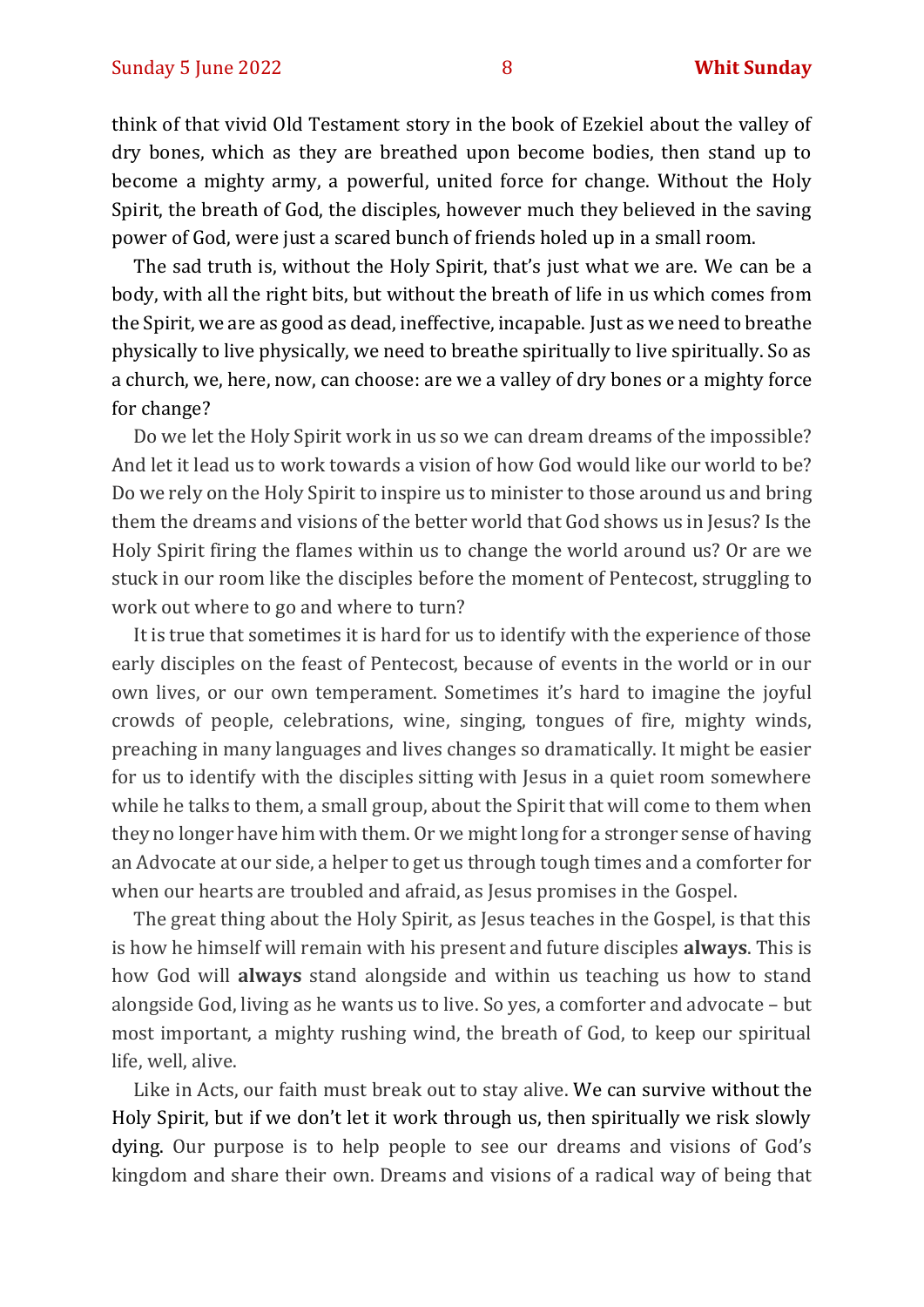can completely, systemically change our world for the better. In God's name, yes!

Today, of all days, is a day on which we can come together as church and ask for God to breathe on us afresh and fill us as with strength to live a healthy and sustainable spiritual life daily in relationship with our loving Father.

Come Holy Spirit, breathe life into your church today. Amen.

# A Statement of Christian Belief

We stand to declare our faith:

We believe in one God,

the Father, the Almighty,

**All maker of heaven and earth, of all that is, seen and unseen.**

We believe in one Lord, Jesus Christ, the only Son of God, eternally begotten of the Father,

# **All God from God, Light from Light, true God from true God,**

begotten, not made,

of one Being with the Father.

#### **All Through him all things were made.**

For us and for our salvation he came down from heaven, was incarnate from the Holy Spirit and the Virgin Mary, and was made man.

# **All For our sake he was crucified under Pontius Pilate; he suffered death and was buried.**

On the third day he rose again in accordance with the Scriptures;

**All he ascended into heaven and is seated at the right hand of the Father. He will come again in glory to judge the living and the dead, and his kingdom will have no end.**

We believe in the Holy Spirit,

**All the Lord, the giver of life,**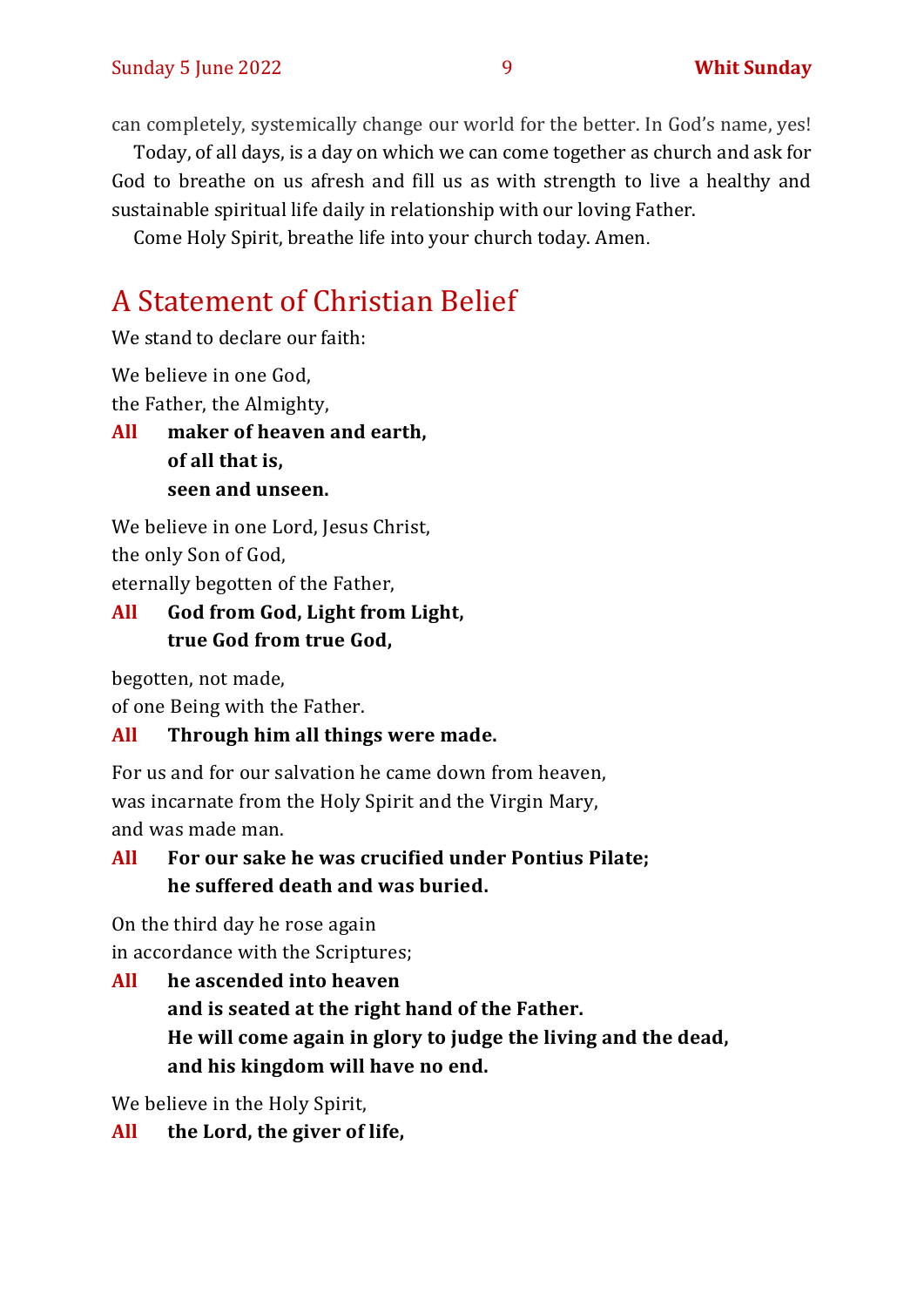# **All With the Father and the Son he is worshipped and glorified.**

He has spoken through the prophets.

# **All We believe in one holy, catholic and apostolic Church.**

We acknowledge one baptism for the forgiveness of sins.

**All We look for the resurrection of the dead, and the life of the world to come. Amen.**

# The Prayers

Lord in your mercy

- All **Hear our prayer**
- All **Our Father in heaven, hallowed be your name, your kingdom come, your will be done, on earth as in heaven. Give us today our daily bread. Forgive us our sins as we forgive those who sin against us. Lead us not into temptation but deliver us from evil. For the kingdom, the power, and the glory are yours now and for ever. Amen.**

# The Peace

God has made us one in Christ. He has set his seal upon us and, as a pledge of what is to come, has given the Spirit to dwell in our hearts.

The peace of the Lord be always with you

# All **and also with you**.

HYMN 4 **[Veni sancta spiritus](https://www.youtube.com/watch?v=DcjtO4lJX1g)** (please click on this link to hear the hymn) **[Veni sancta spiritus](https://www.youtube.com/watch?v=tG95MEZD2fI)** (Taizé version)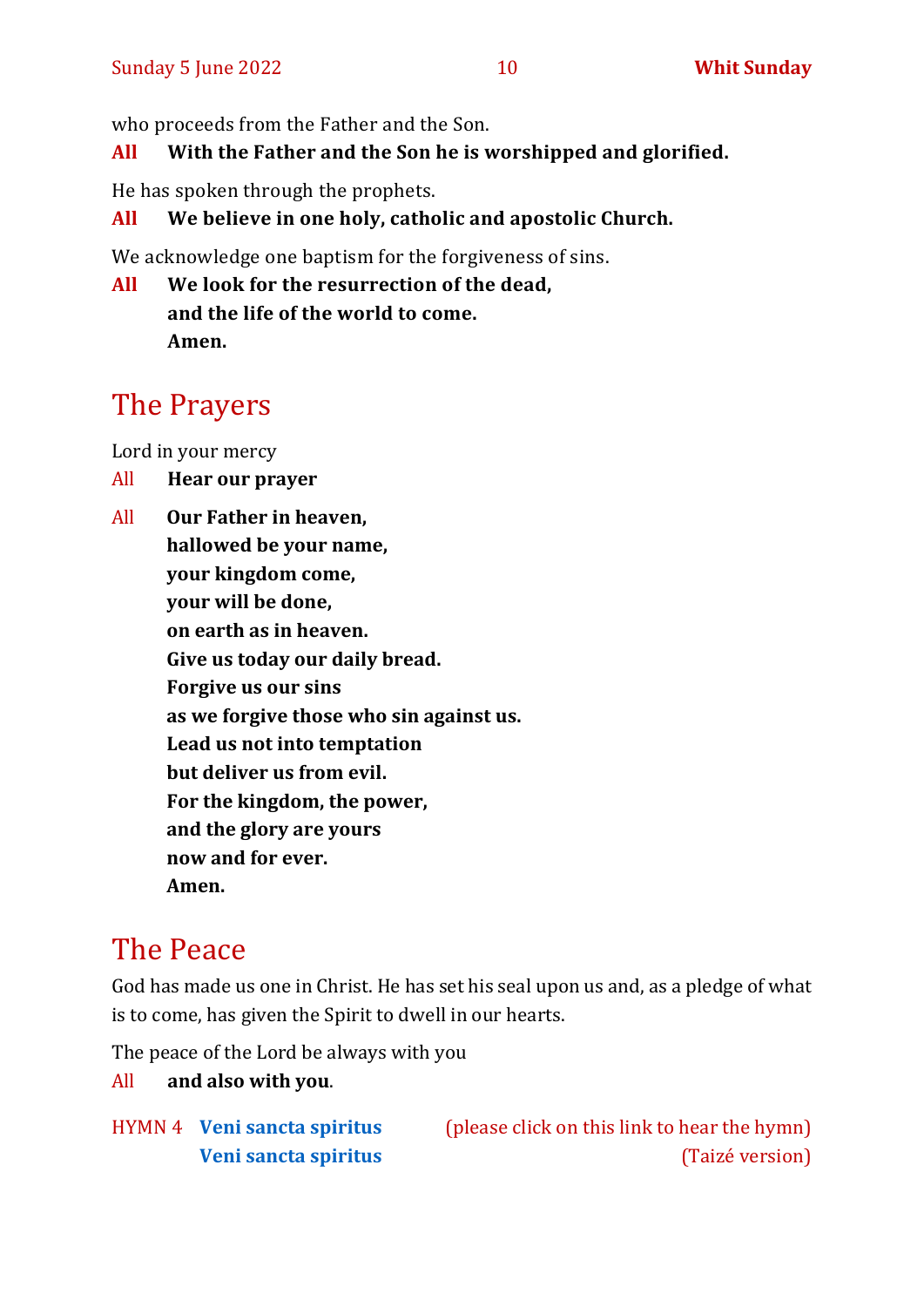**[Veni sancta spiritus](https://www.youtube.com/watch?v=OwUurCKa0Q8)** (contemporary choir) **[Veni sancta spiritus](https://www.youtube.com/watch?v=HEKuxUOPzk8&t=22s)** (Gregorian version)

# The conclusion and dismissal

All **Eternal God,** 

**giver of love and life, your Son Jesus Christ has sent us into all the world to preach the gospel of the Kingdom. Confirm us in his mission, and help us to live the good news we proclaim, through Jesus Christ our Lord. Amen.**

The Lord is here!

#### All **His Spirit is with us.**

Today we have remembered the coming of God's power on the disciples and we invite that same Spirit to drive us out into the wild places of the world.

For fifty days we have celebrated the victory of our Lord Jesus Christ over the powers of sin and death. We have proclaimed God's mighty acts and we have prayed that the power that was at work when God raised Jesus from the dead might be at work in us.

Therefore, as part of God's Church here in Oldham, I call upon you to live out what you proclaim.

Empowered by the Holy Spirit, will you dare to walk into God's future, trusting him to be your guide?

All **We will.**

Will you dare to embrace each other and grow together in love?

#### All **We will.**

Will you dare to share your riches in common and minister to each other in need? All **We will.**

Will you dare to pray for each other until your hearts beat with the longings of God?

#### All **We will.**

Will you dare to carry the light of Christ into the world's dark places?